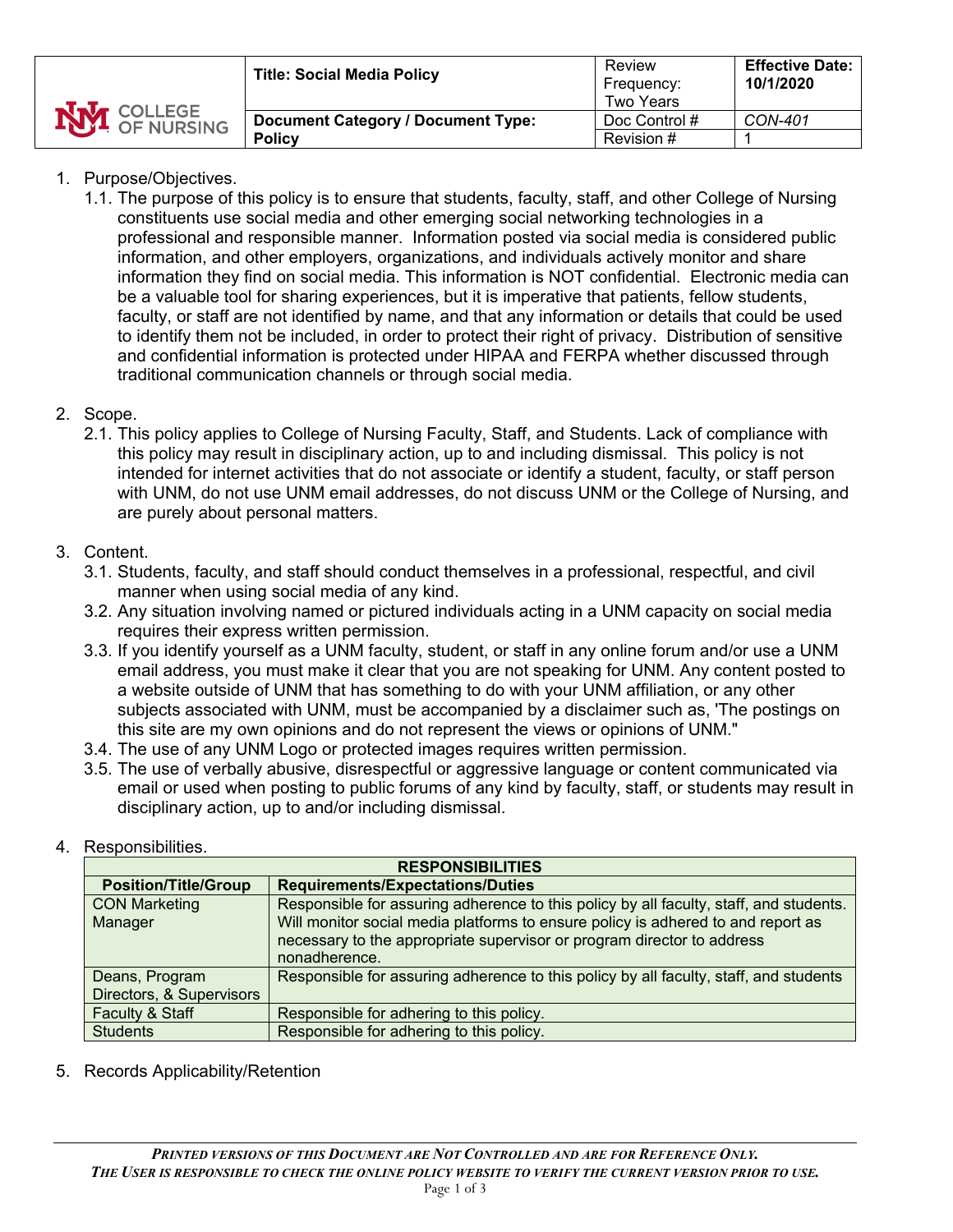- 5.1. "Documentation related to this policy will be maintained in accordance with UNM Administrative Policies and Procedures, UAPPM Policy 6020, and applicable requirements of the New Mexico Public Records Act, N.M.S.A § 14-3-1 et. seq."
- 6. External Reference(s).
	- 6.1. None
- 7. Internal Reference(s).
	- 7.1. Freedom of Expression and Dissent [\(Policy 2220\)](https://policy.unm.edu/university-policies/2000/2220.html),
	- 7.2. Respectful Campus [\(Policy 2240\)](https://policy.unm.edu/university-policies/2000/2240.html),
	- 7.3. [UNM's Web Standards](http://webmaster.unm.edu/web-policy/web-standards/index.html)
	- 7.4. [Office of Government Relations Policy & Procedures](https://policy.unm.edu/university-policies/2000/2050.html) (Policy 2050)
	- 7.5. Acceptable Computer Use [\(Policy 2500\)](https://policy.unm.edu/university-policies/2000/2500.html).
	- 7.6. Personal use of [social media](https://social.unm.edu/guidelines/index.html) during work hours should adhere to the [Incidental Personal Use](http://policy.unm.edu/university-policies/2000/2500.html) in section 4.
- 8. Definitions.
	- 8.1. Because of the emerging nature of social media platforms these guidelines do not attempt to name every current and emerging platform. Rather, they apply to those cited and any other online platform available and emerging including social networking sites and sites with usergenerated content. Examples include but are not limited to the following:
		- 8.1.1. YouTube
		- 8.1.2. Facebook
		- 8.1.3. iTunes
		- 8.1.4. Linkedln
		- 8.1.5. Twitter
		- 8.1.6. Blogs
- 9. Key Words.
	- 9.1. Social media, social network, marketing
- 10. Attachments.

10.1. None

11. Approval Authority.

| <b>APPROVAL and Information</b> |                                                                                               |             |                              |  |  |  |  |
|---------------------------------|-----------------------------------------------------------------------------------------------|-------------|------------------------------|--|--|--|--|
| <b>Item</b>                     | <b>Contact Information</b>                                                                    | <b>Date</b> | Approved/<br><b>Reviewed</b> |  |  |  |  |
| <b>Document Owner</b>           | Marketing Manager, Heather Lardier, 505-272-4455                                              |             |                              |  |  |  |  |
| Reviewer                        | Heather Lardier, Marketing Manager                                                            | 6/10/2020   | Approved                     |  |  |  |  |
| Reviewer                        | Marlena Bermel, Director of Alumni Relations                                                  | 6/10/2020   | Approved                     |  |  |  |  |
| <b>Official Approver</b>        | Christine E. Kasper, Dean and Professor, College of Nursing                                   |             |                              |  |  |  |  |
| <b>Official Signature</b>       | Digitally signed by Christine E<br>Nichtsbeger<br>Kasper<br>Date: 2020.09.18 14:43:09 -06'00' |             |                              |  |  |  |  |
|                                 | 4/20/2015                                                                                     |             |                              |  |  |  |  |
|                                 | 4/20/2015                                                                                     |             |                              |  |  |  |  |